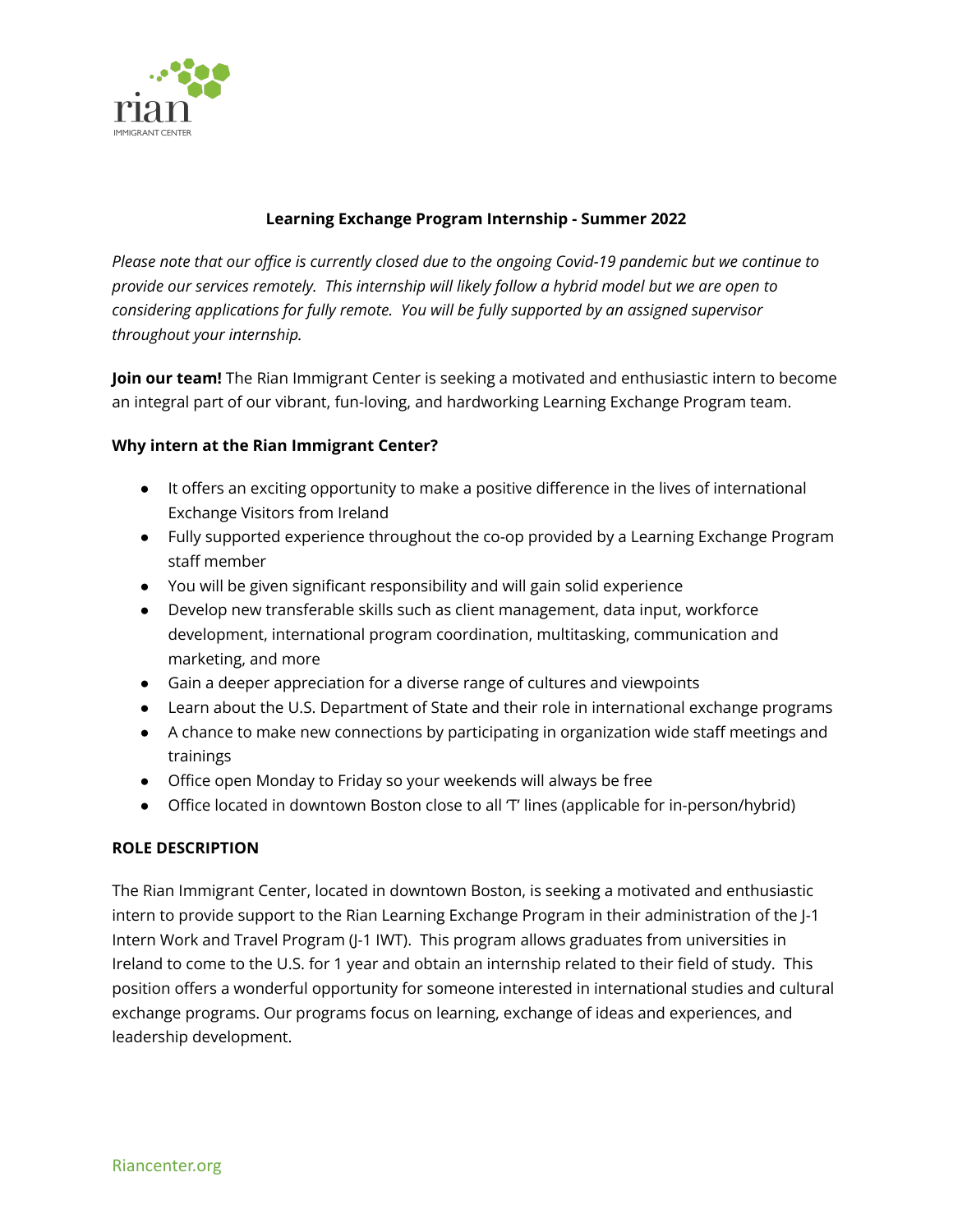

## **COMPENSATION**

- We welcome applications from students who qualify for work study compensation
- For those not eligible for work study, we can offer a cost of living monthly reimbursement stipend
- We are happy to assist with any requirements to qualify an eligible co-op for academic credit or external funding/fellowships

#### **TIME COMMITMENT**

15+ hours per week, between Monday and Friday - we are open to work with schedules - your weekends will always be free as our office is closed.

#### **DATES**

● Summer Internship: May/June - December 2022

#### **RESPONSIBILITIES**

- Assisting Irish graduates with their internship search
- Reviewing resumes and cover letters
- Assisting in the planning of events for the graduates
- Joining the LEP team at Irish networking events
- Researching job opportunities in various fields of study or in cities such as Boston, New York, Chicago, and San Francisco
- Making and receiving telephone calls, interview scheduling, carrying out interviews, filing and data entry
- Database maintenance in recording all correspondence with program participants and employers (Salesforce)
- Perform some social media tasks to highlight program successes
- Managing client communication in a friendly, helpful and professional manner
- Communicating with exchange visitors to draft news stories / articles for publication.
- Support the mission and values of Rian by demonstrating a commitment to social justice and equity; actively participating in Rian's efforts toward being an anti-racist organization; and value, promote, and integrate anti-racist ideas and policies into our work

#### **QUALIFICATIONS**

- Strong attention to detail
- Articulate and self-motivated
- Willingness to learn